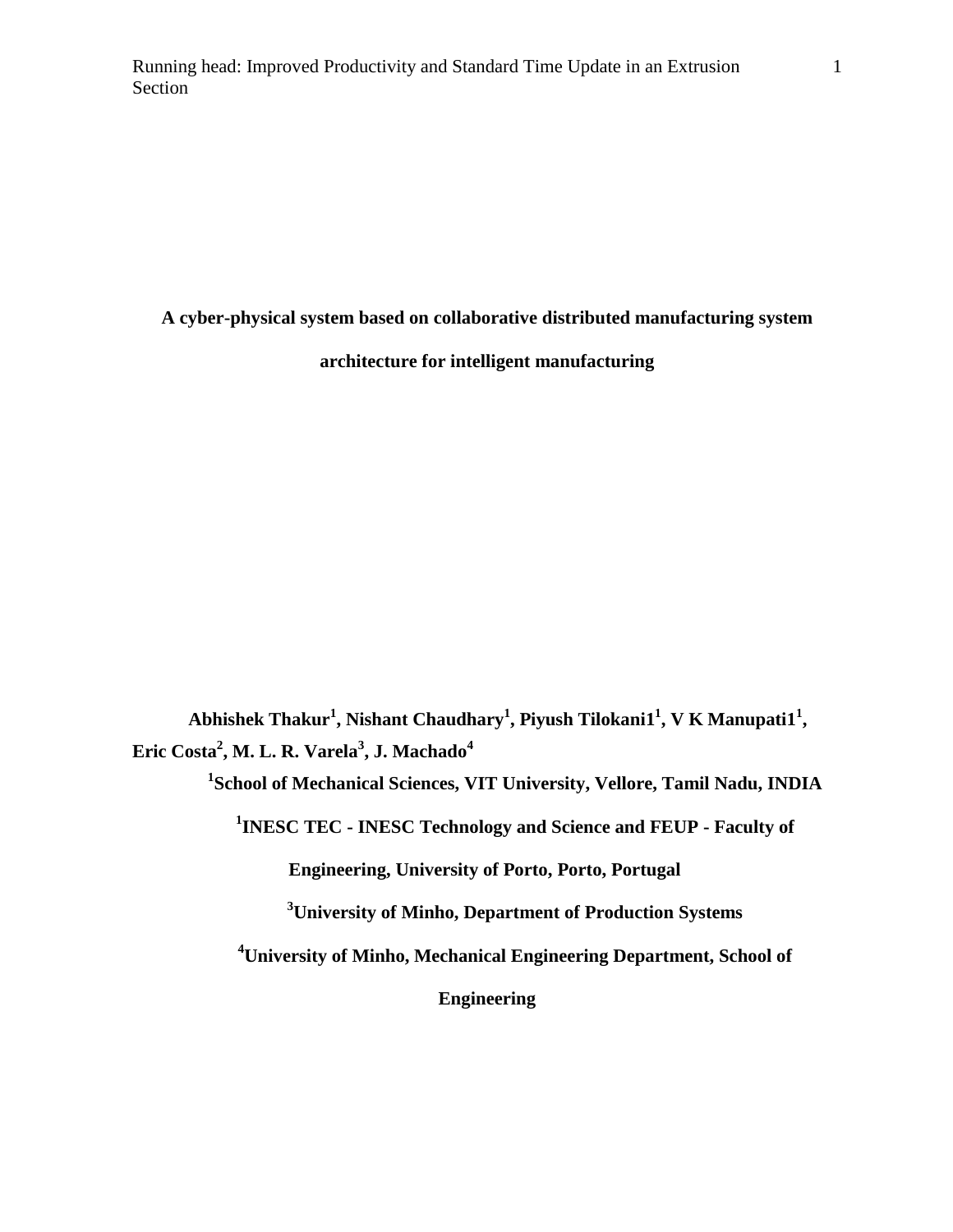# **Abstract**

This paper systematically reviews the literature on cyber-physical systems (CPS) based on collaborative distributed manufacturing systems architecture for intelligent manufacturing. To this end, relevant journal articles were analyzed, examining literature about Internet of things, big data, distributed manufacturing systems, collaborative manufacturing, and intelligent manufacturing. Some important issues are identified, as well as gaps in the existing knowledge. Moreover, a CPS architecture in distributed manufacturing is proposed that acts as a platform for the collaborative environment to intelligently performing the tasks. The proposed architecture encapsulates different resources which can act as a guide for building a CPS framework for the equipment interconnection, to the data collection, processing, and the final knowledge procurement and learning. Furthermore, enabling technologies are discussed in the context of distributed manufacturing environments, or successful integration of different technologies to minimize the interoperability.

*Keywords*: Distributed manufacturing; Cyber-Physical Systems; Internet of Things; Interoperability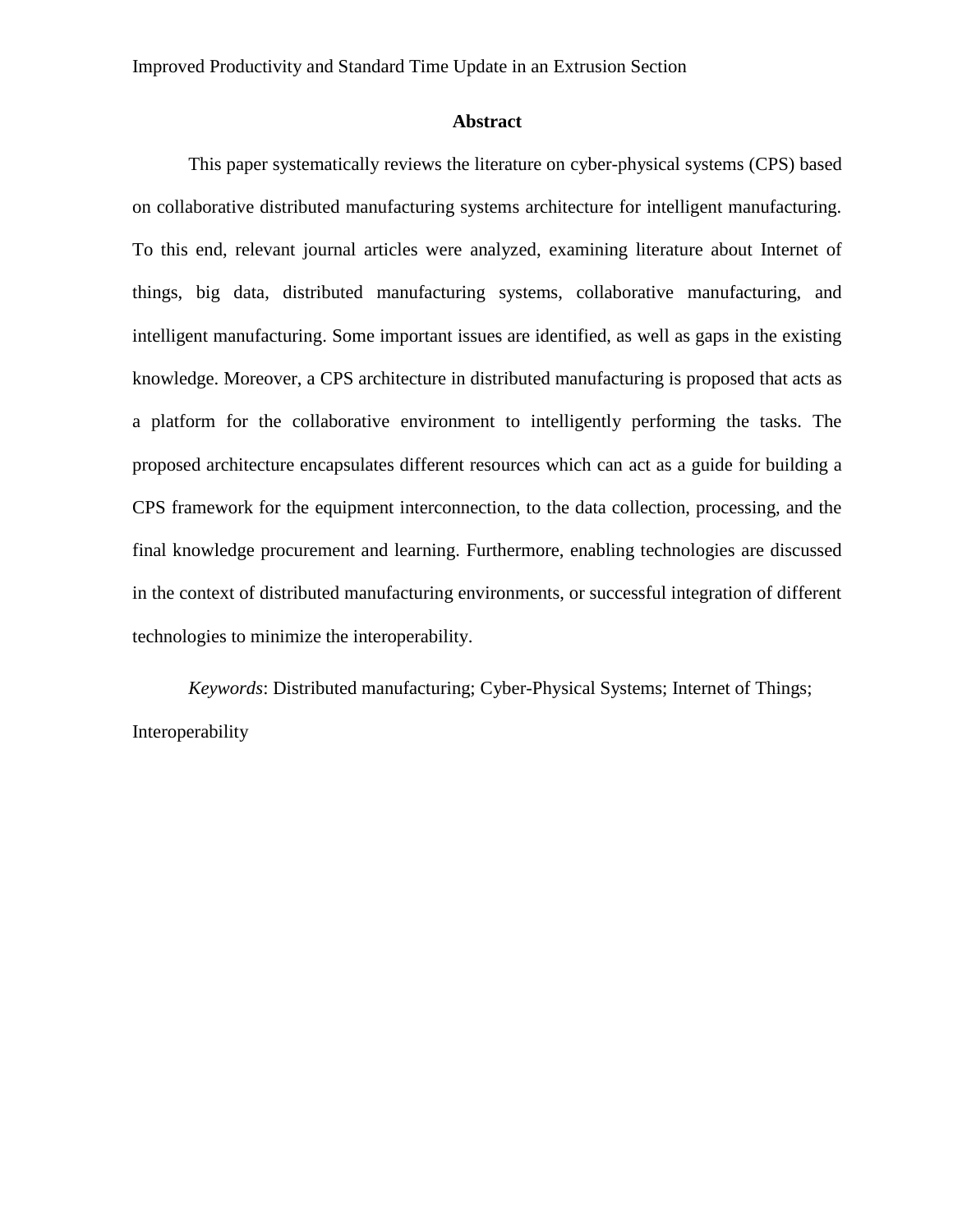#### **Introduction**

During the previous decade, the rapid development of Information and Communication Technologies (ICT) has helped in the utilization of the Cyber-physical Systems (CPS) tools such as cutting edge sensors, information procurement framework, wireless communication devices, and appropriate processing arrangements (Monostori L., 2014). Coordination with such advancements leads to utilization of effective and efficient resources in the concerned facility. CPS is an arrangement of teaming up computational elements which are in escalated association with the encompassing physical world and its on-going procedures, giving and utilizing data-accessing and data-processing services available on the internet. CPS has gotten continually developed considerations of scientists from the scholarly world, industry, and government. In recent years, a precursor generation of CPS can be found in different application areas, such as aviation, automotive, civil framework, chemical processes, medicinal services, transportation, and manufacturing (Lee, et al., 2015).

In this research paper, the mentioned CPS in the context of manufacturing scenario has been taken into consideration for detailing the processing of complex manufacturing tasks. In particular, it is much more complex when one needs to process the jobs in a distributed manufacturing environment. The present industry is striving to move closer towards the fourth generation of industrial revolution (Industry 4.0), where manufacturing with the intelligent and collaborative platform is a must to keep up with the present competition and to produce a better quality of goods, at lower cost and in lesser time (Chaplin, et al., 2015). It is clear that information technology is known to be useful to reduce the risks in production and also to forecast the market conditions for a better and optimized production (Khodadadi, et al., 2016). On the other hand, collaborative manufacturing, when blended with interconnected network,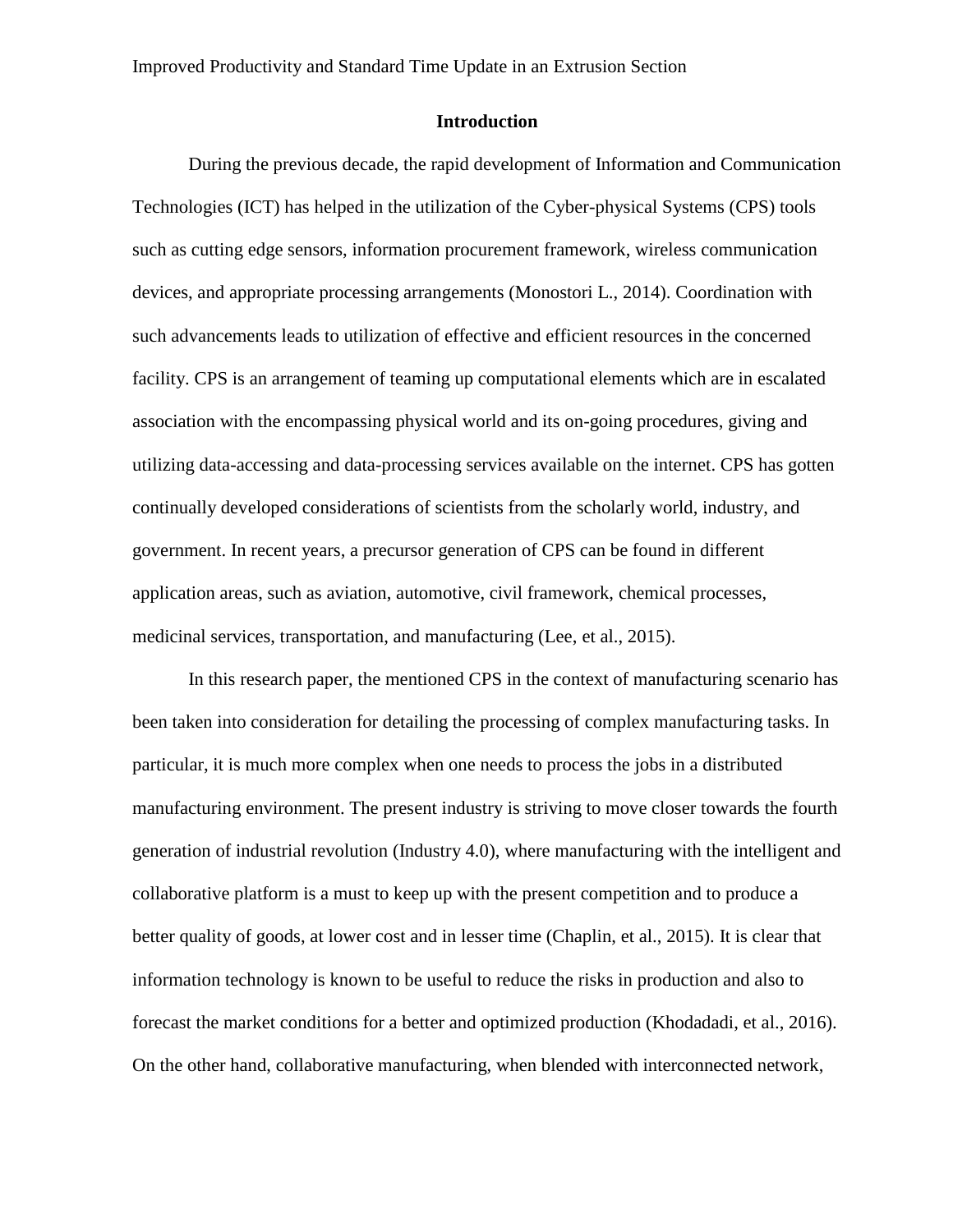yields smart production and also associates several industries situated in geographically distributed locations (Tchoffaa, et al., 2016).

Despite the fact that the solid approach of conventional assembling has its particular leeway, it is not adequate in today's dynamic assembling conditions. However, a few issues have been identified with the traditional manufacturing approach and expressed in (Saygin and Kilic, 1999). To overcome these issues, few scientists have understood that there is a need to integrate both the functionalities to accomplish better execution of the framework. Also, because of fast advancement of information and communication, product designers can rapidly circulate their resources at different spots. To accomplish the effective information and knowledge trade between various offices, there is a requirement for internet and communication technology through which it can be conceivable to connect every one of them.

This paper systematically reviews the literature on CPS based on collaborative distributed manufacturing systems architecture for intelligent manufacturing. Based on this systematic review, a CPS architecture for intelligent manufacturing is proposed.

The remaining sections of this paper are organized as follows. Section 2 presents the details about the systematic review methodology. Section 3 shows the architecture with respect to CPS architecture for intelligent manufacturing. Conclusions and future research directions are drawn is section 4.

#### **Research Methodology**

The aim of this paper is to make a systematic literature review (SLR) on CPS based on collaborative distributed manufacturing systems architecture for intelligent manufacturing. By the analysis and summarization of the research work done in this field, factors like how the information technology plays a major role in collaboration and decision support systems are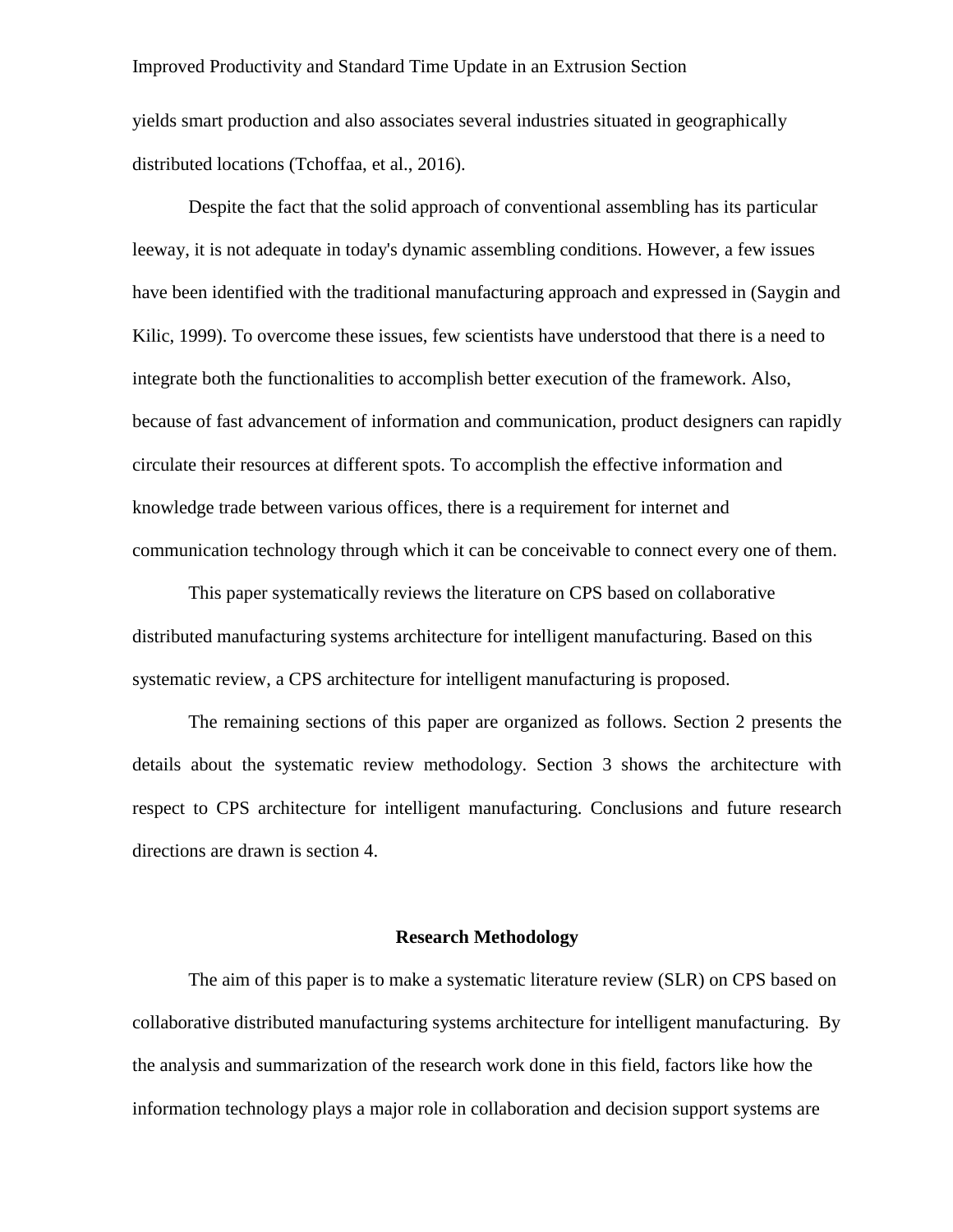also reviewed. In a preliminary analysis of the selected literature, a sort of essential ontology was created (see Fig. 1).

This paper will highlight several notions and ideas for further research work in distributed manufacturing. Also, this will enhance research in computer sciences, artificial intelligence, and mathematics by (i) making a study for these in the industry 4.0 perspective; (ii) finding the less developed fields in the present research (iii) highlighting topics for further study. As an analysis, a flow chart was prepared, showing the basic framework of the project which is also useful in the summarisation and further analysis of the research works published so far (Wong, et al., 2012). A standard five-step methodology has been followed in this SLR, which is reflected as follows:

- 1. Question formulation;
- 2. Locating studies;
- 3. Study selection and evaluation;
- 4. Analysis and synthesis;
- 5. Reporting and using the results.

In place of the traditional approach, a SLR methodology has been followed. This is mainly focussed on (i) redefining the bases for the current work; (ii) integrating the SLR approach into the current body of knowledge; (iii) defining the basics; (iv) finding the appropriate research topics. Hence a SLR has been made on the role of information technology, artificial intelligence, computer sciences, distributed manufacturing and IoT in the development of the SMEs to revolutionize their processes to tend to industry 4.0.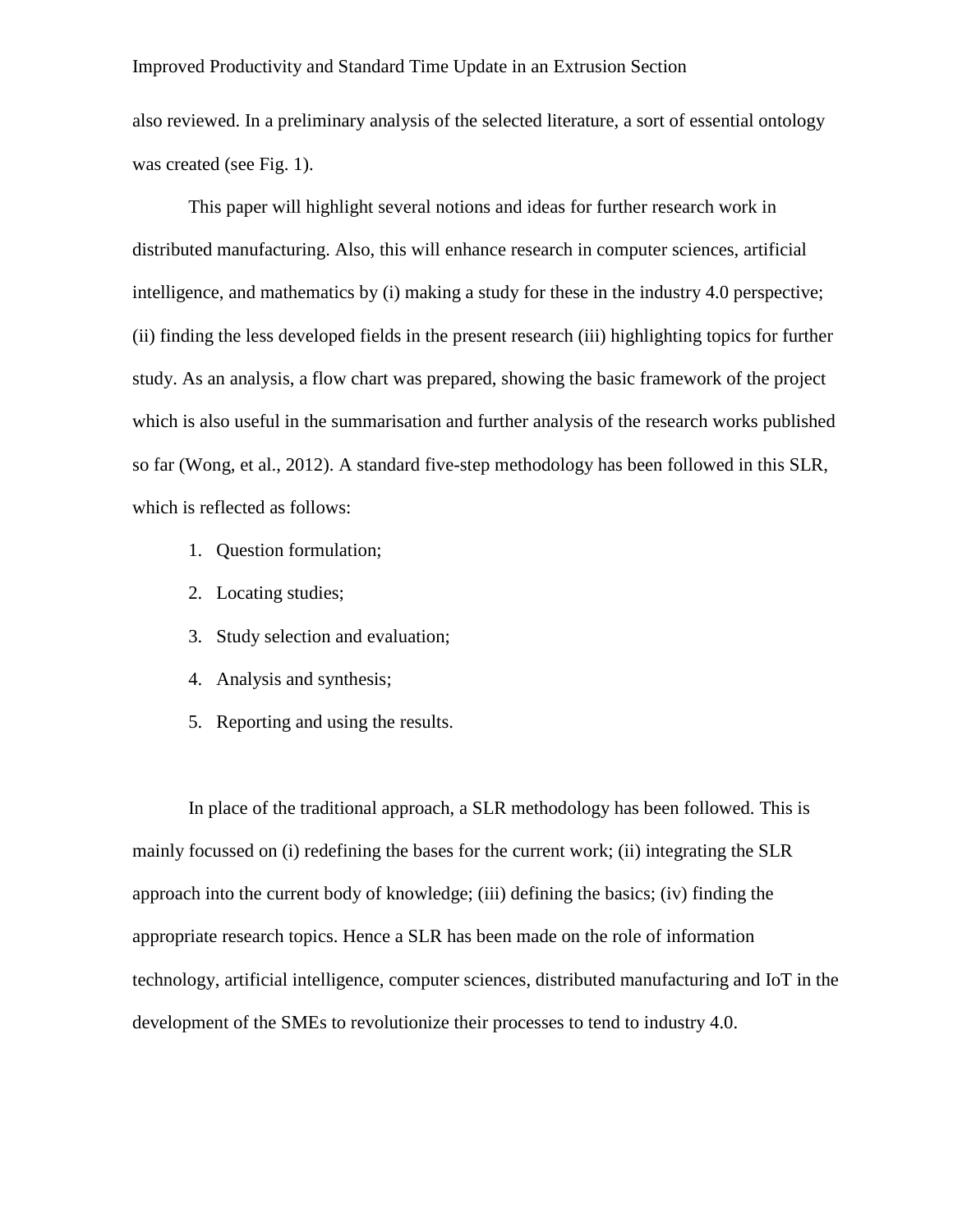

Figure 1. Main topics related with distributed manufacturing, intelligent manufacturing, collaborative manufacturing and internet of things (IoT).

The following steps were followed:

**Step 1:** What is the role of information technology, IoT, collaborative manufacturing and distributed manufacturing in the development of the SMEs towards Industry 4.0?

What topics and issues related to information technology, collaborative

manufacturing, and distributed manufacturing are considered when SMEs apply the concept of industry 4.0?

**Step 2:** Two bibliographic databases were used (Scopus and Web of Science) for this review and different combinations of keyword strings were used to obtain a different number of results (Table 1). The majority of the published papers and highly relevant peer-reviewed journals in the field of study were available in the above mentioned bibliographic databases (Kamal and Iran, 2012).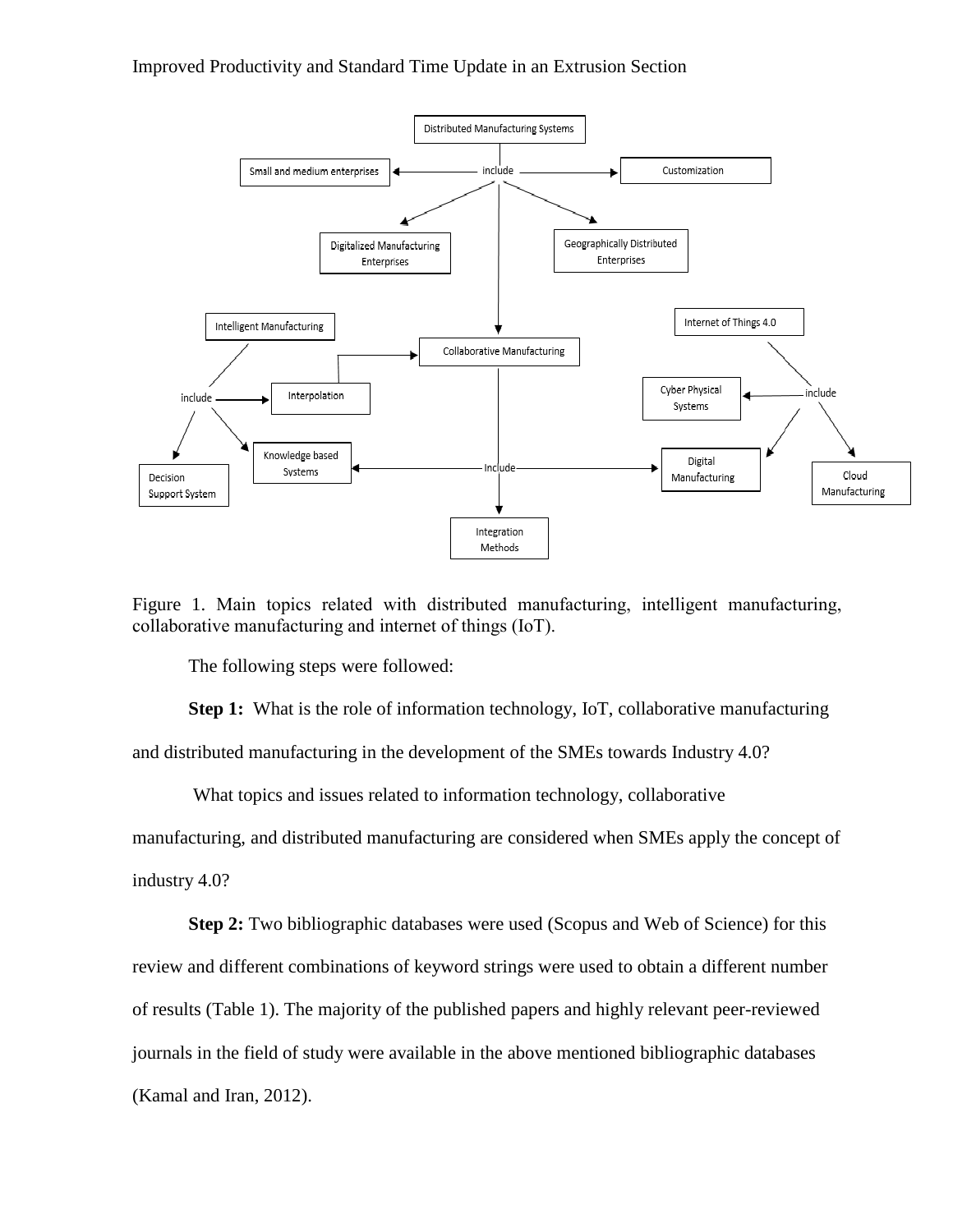| search strings                               | search    | date of  | number of |
|----------------------------------------------|-----------|----------|-----------|
|                                              | field     | search   | results   |
| <b>Web of Science</b>                        |           |          |           |
| ("distributed manufacturing"                 | Topic     | 28.02.16 | 19        |
| alternatively, "collaborative                |           |          |           |
| manufacturing"                               |           |          |           |
| alternatively, "intelligent manufacturing")  |           |          |           |
| moreover, ("industry 4.0")                   |           |          |           |
| ("distributed manufacturing"                 | Topic     | 28.02.16 | 15        |
| alternatively, "collaborativemanufacturing." |           |          |           |
| alternatively, "intelligent manufacturing")  |           |          |           |
| moreover, ("decision support system")        |           |          |           |
| ("distributed manufacturing"                 | Topic     | 28.02.16 | 5         |
| alternatively, "collaborativemanufacturing." |           |          |           |
| alternatively, "intelligent manufacturing")  |           |          |           |
| moreover, ("small and medium                 |           |          |           |
| sized enterprises")                          |           |          |           |
| ("distributed manufacturing"                 | Topic     | 28.02.16 | 29        |
| alternatively, "collaborativemanufacturing." |           |          |           |
| alternatively, "intelligent manufacturing")  |           |          |           |
| moreover, ("IOT or "internet of things")     |           |          |           |
| <b>Scopus</b>                                |           |          |           |
| ("distributed manufacturing"                 | article   | 28.02.17 | 29        |
| alternatively, "collaborative                | title,    |          |           |
| manufacturing"                               | abstract, |          |           |
| alternatively, "intelligent manufacturing")  | keywords  |          |           |
| moreover, ("industry 4.0")                   |           |          |           |
| ("distributed manufacturing"                 | article   | 28.02.17 | 76        |
| alternatively, "collaborativemanufacturing." | title,    |          |           |
| alternatively, "intelligent manufacturing")  | abstract, |          |           |
| moreover, ("decision support system")        | keywords  |          |           |
| ("distributed manufacturing"                 | article   | 28.02.17 | 10        |
| alternatively, "collaborativemanufacturing." | title,    |          |           |
| alternatively, "intelligent manufacturing")  | abstract, |          |           |
| moreover, ("small and medium                 | keywords  |          |           |
| sized enterprises")                          |           |          |           |
| ("distributed manufacturing"                 | article   | 28.02.17 | 47        |
| alternatively, "collaborativemanufacturing." | title,    |          |           |

Table 1. Search strings and number of results.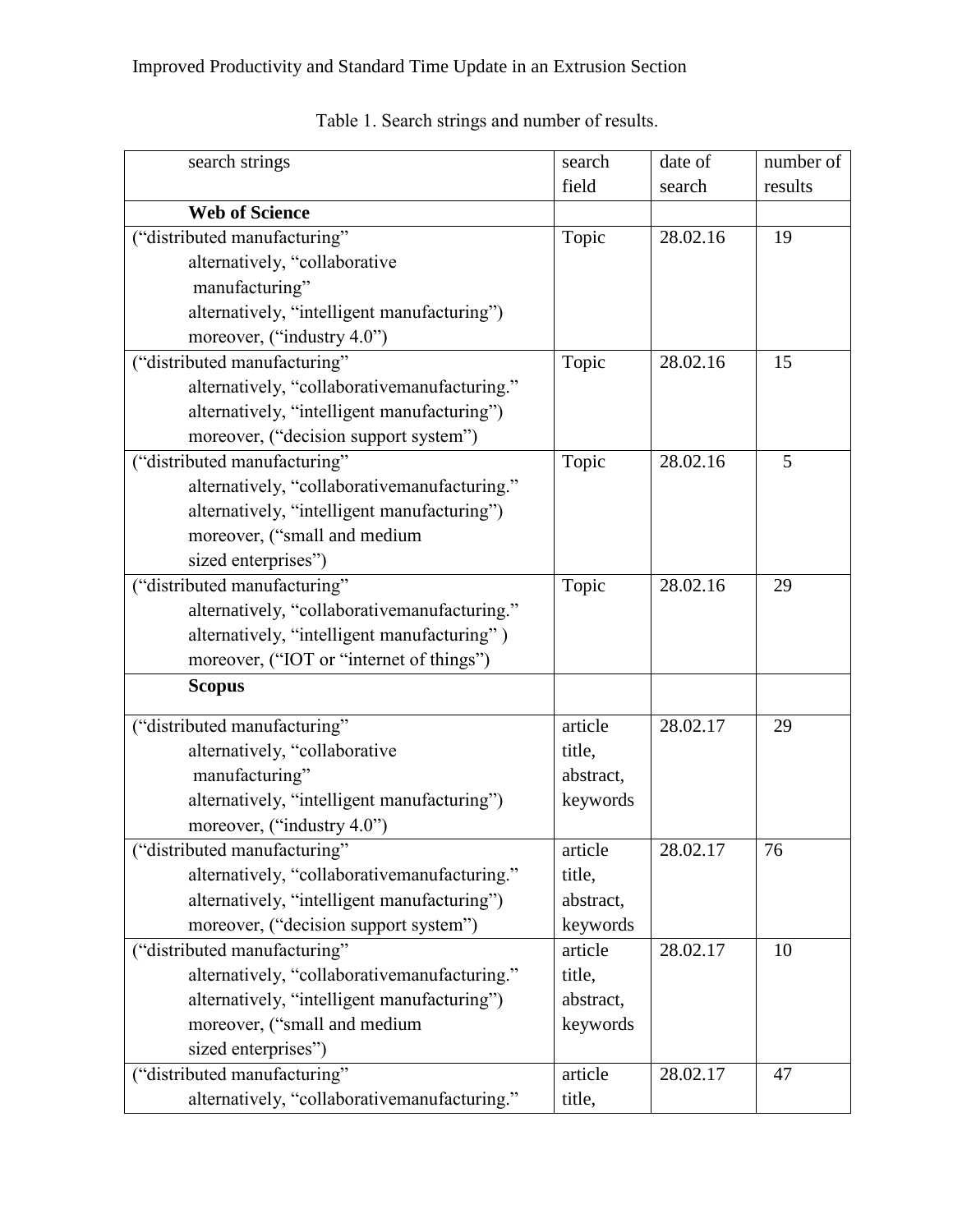| alternatively, "intelligent manufacturing" | abstract, |  |
|--------------------------------------------|-----------|--|
| moreover, ("IOT" or "internet of things")  | keywords  |  |

The initial combinations of keywords yielded 178 articles, i.e. 20 for Web of Science and 158 for Scopus. Mendeley software was used to remove duplicate papers on the relevant similar topics as obtained on the two databases.

**Step 3:** In this step, some filtration criteria were defined to get the most relevant studies to be included in the work. Only time horizon of ten years was selected (2007-2017) because industry 4.0 is a new concept that came into existence during this period (Colicchia and Strozzi, 2012). Following are the most relevant subject areas that were considered while selecting the peer-reviewed journals.

- Web of Science:
- a. Engineering Manufacturing;
- b. Computer Science Interdisciplinary Applications;
- c. Engineering multidisciplinary;
- d. Computer Science artificial intelligence.
	- Scopus:
- a. Engineering;
- b. Computer Science;
- c. Mathematics;
- d. Material Science.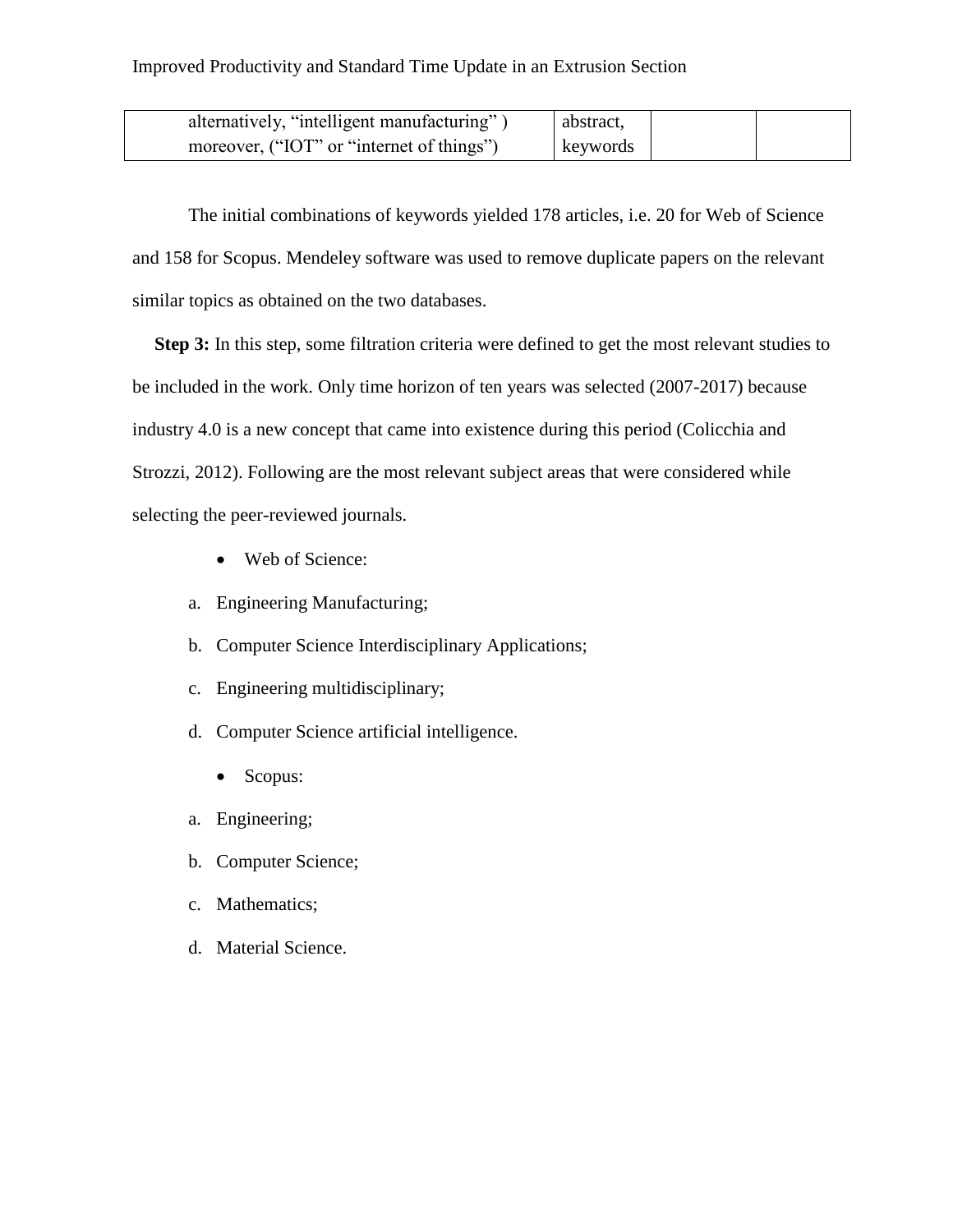| Databases and criteria          | Search 1       | Search 2 | Search 3       | Search 4       | Total |
|---------------------------------|----------------|----------|----------------|----------------|-------|
| <b>Web Of Science</b>           | 19             | 15       | 5              | 29             | 68    |
|                                 |                |          |                |                |       |
| <b>INCLUSION/EXCLUSION</b>      |                |          |                |                |       |
| <b>CRITERIA</b>                 |                |          |                |                |       |
| data range                      | 19             | 12       | $\overline{3}$ | 29             | 63    |
| $(2007 - 2017)$                 |                |          |                |                |       |
| document                        | 5              | 6        | $\mathbf{1}$   | 10             | 22    |
| type (article)                  |                |          |                |                |       |
| subject area                    | $\overline{2}$ | 6        | $\mathbf{1}$   | $\overline{7}$ | 16    |
| (engineering manufacturing,     |                |          |                |                |       |
| computer science                |                |          |                |                |       |
| interdisciplinary applications, |                |          |                |                |       |
| engineering                     |                |          |                |                |       |
| multidisciplinary,              |                |          |                |                |       |
| computer science                |                |          |                |                |       |
| artificial intelligence)        |                |          |                |                |       |
| language (English)              | $\overline{2}$ | 6        | $\mathbf{1}$   | $\overline{7}$ | 16    |
| <b>SCOPUS</b>                   | 29             | 76       | 10             | 47             | 162   |
| <b>INCLUSION/EXCLUSION</b>      |                |          |                |                |       |
| <b>CRITERIA</b>                 |                |          |                |                |       |
| data range                      | 29             | 40 (till | $\overline{7}$ | 47             | 123   |
| $(2007 - 2017)$                 |                | 2016)    |                |                |       |
| document type (article,         | 24             | 29       | 5              | 42             | 100   |
| review, conference              |                |          |                |                |       |
| papers)                         |                |          |                |                |       |
| subject area (engineering,      | 22             | 29       | 5              | 38             | 94    |
| computer science,               |                |          |                |                |       |
| mathematics,                    |                |          |                |                |       |
| material science)               |                |          |                |                |       |
| Language                        | 20             | 29       | $\overline{4}$ | 31             | 84    |

Table 2. Summary of the systematic review articles selection and evaluation.

This filtration reduced the number of articles to be reviewed to 147 in Scopus and 14 in Web of Science. Mendeley was used to remove duplicate papers, and remaining papers were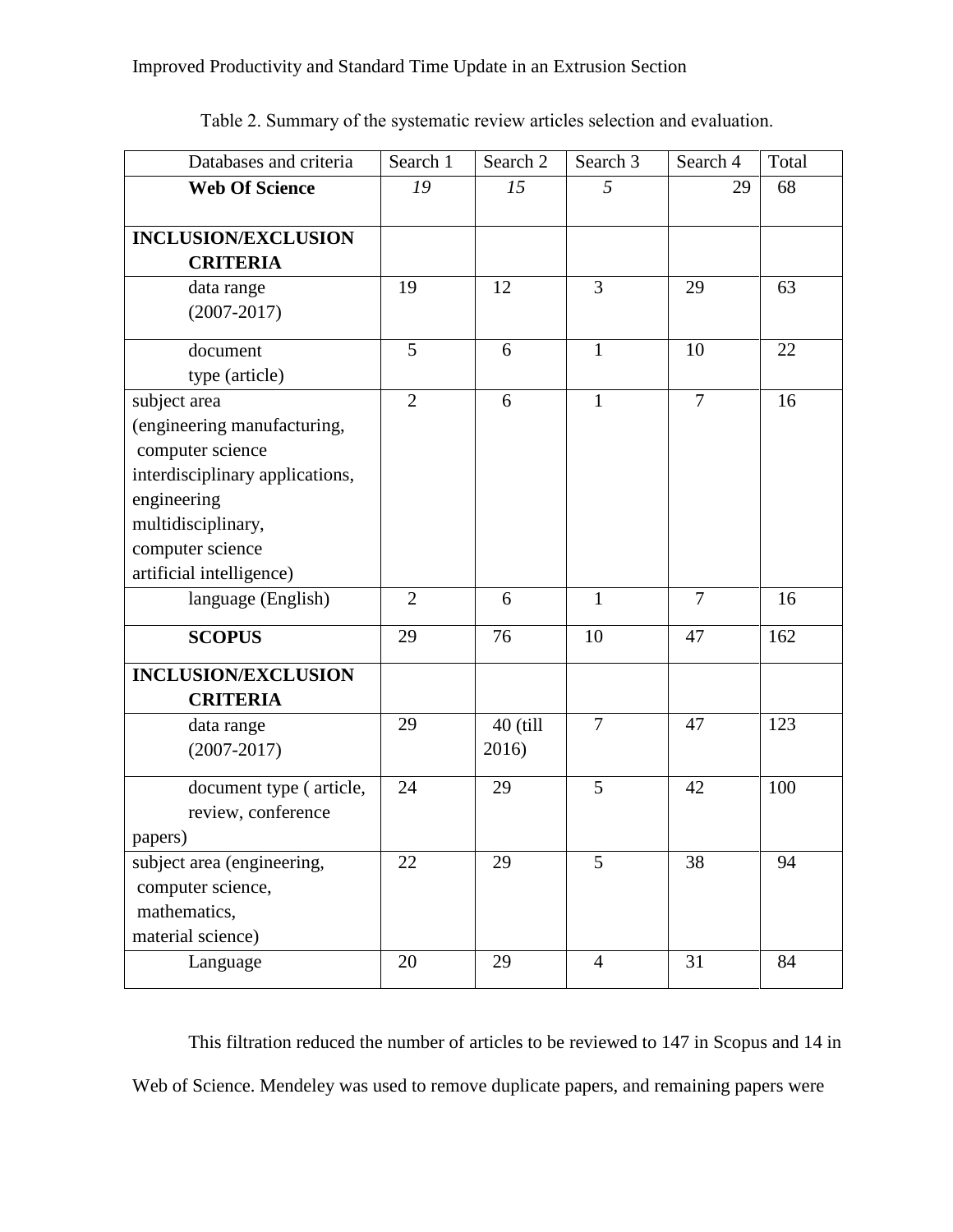for our reference and analyses. This process was performed by reviewers to check for concordance and agreement. Following is the criteria for eligibility of papers: (i) relevance to industry 4.0; (ii) focus on the area of manufacturing studies; (iii) qualitative and quantitative nature of papers; (iv) focus on the keywords: information technology, distributive and collaborative manufacturing in the context of industry 4.0 with importance on decisionsupport system and IoT. Table 2 shows the summary of the criteria applied for this SLR.

In **Step 4**, the content was analyzed and summarized to a chronological development of the study fields and to identify the key issues and the possible topics for further research. The common ideas and the possibility of errors in the overall papers were found to obtain a better quality data. The data was hence systematized and tabulated. This paper illustrates the formal presentation of the results to the academic community (**Step 5**). The remaining content of the paper reports the findings of the present study in a thematic way.

#### **Cyber-physical system based distributed manufacturing environment**

Distributed manufacturing is a type of decentralized manufacturing honed by ventures utilizing a system of geologically scattered assembling offices that are coordinated using information technology. A distributed manufacturing system (DMS) is characterized as an arrangement of self-governing specialists, which are commonly reliant on each other. Nowadays, the extent of DMS has evolved to enterprises who purposely supplement each other on innovation and work force (Erwin Rauch et al., 2015). Fig. 2 shows the architecture for distributed manufacturing environment resulting from the analyzed articles. The detailed description of each layer of the architecture is displayed in Fig. 3, Fig. 4, and Fig. 5.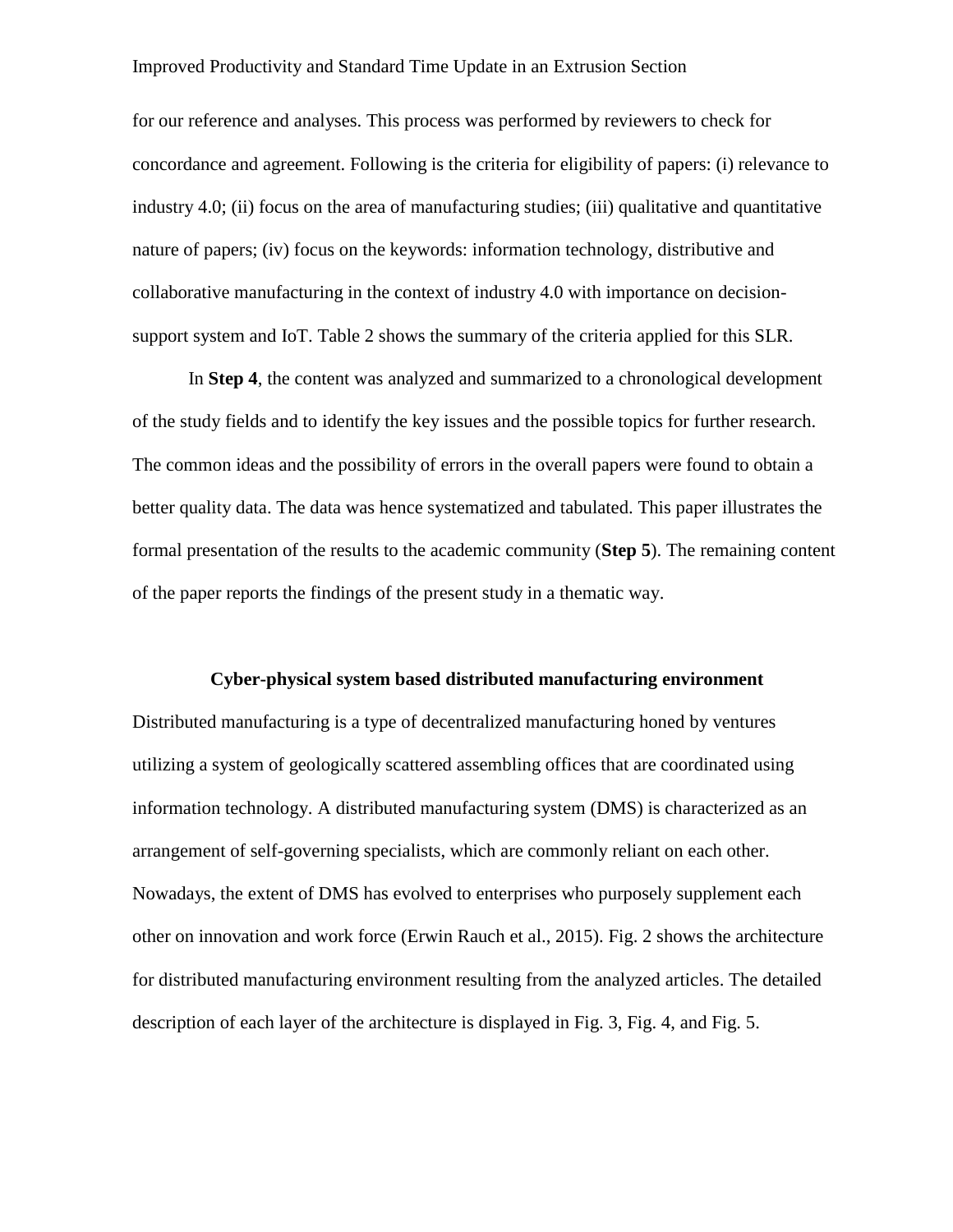

Figure 2.CPS architecture for intelligent manufacturing.

# **Physical connection layer**

Sensors are the basic devices to measure physical environment in the vicinity. Appropriate sensors can be used to detect temperature, vibration, pressure, mass flow rate, etc. (Banica and Florinel-Gabriel, 2012). So, the foremost step of CPS implementation in distributed manufacturing environment is to embed components like sensors, radio-frequency identification devices (RFID) and measurement devices on the manufacturing resources and to distribute them in the production environment (Kai Ding and Pingyu Jiang, 2016). All the machines need to be connected to a local network such as local area networks (LANs) and metropolitan area networks (MANs). Convention, processing, area, separation, and capacity should be considered when the installed segment is picked. For instance, the uniform and vigorous associations between heterogeneous physical elements (e.g., fabricating assets,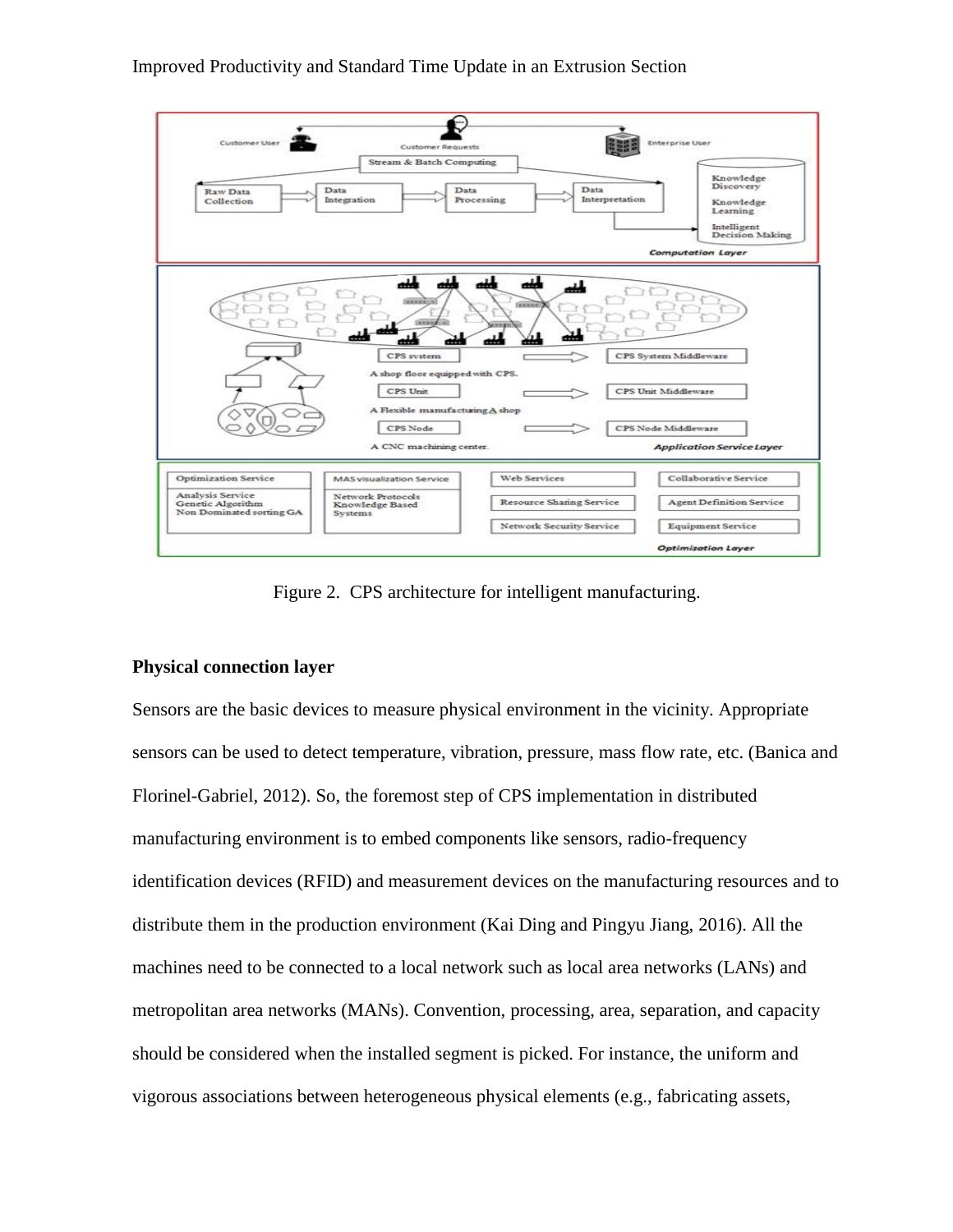sensors, actuators, and estimation gadgets) ought to be characterized; appropriate sensors (sort and particular) should be chosen and sent to legitimate areas with minimal effort and high productivity on the premise of authentic machining assignments. To execute the information learning framework given in Fig.3, numerous critical thinking systems in manmade brainpower, for example, Case-based Reasoning (CBR) and Machine Learning (ML), can be utilized. Taking care of an issue by CBR includes acquiring an issue depiction, recovering comparative cases by contrasting estimation or post-handled information with cases for the situation base, reusing the data in the recovered cases, overhauling the proposed arrangement as indicated by particular conditions in target space, and holding another experience to the case base (De Mantaras, et al., 2005).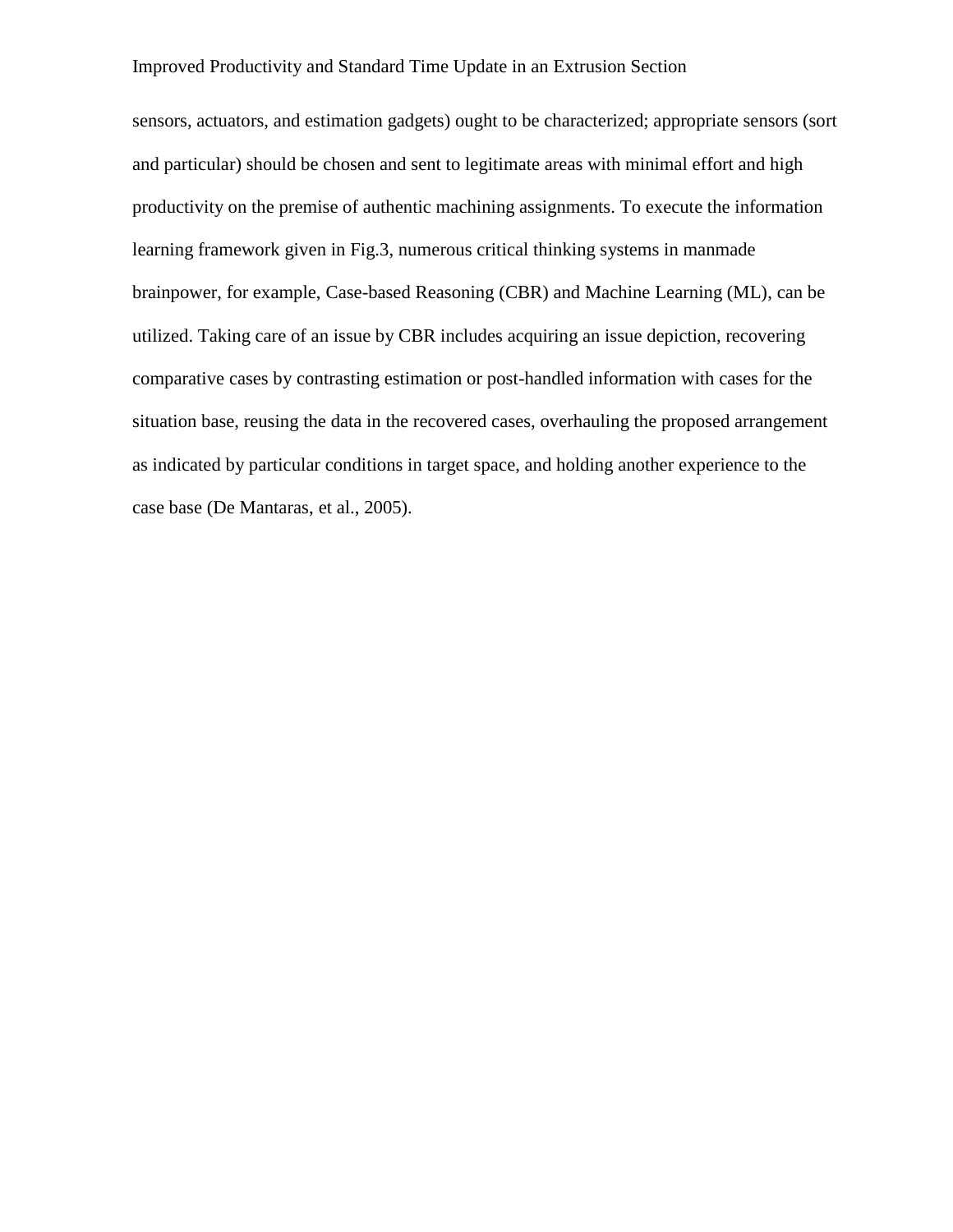

Figure 3. A framework for knowledge acquisition and learning.

#### **Middleware layer**

In this research, a general middleware for implementing the CPS is developed as shown in Fig. 4. Middleware frequently empowers interoperability between applications that keep running on various working frameworks, by providing administrations so the application can trade information in gauges based manner. Middleware is like the canter layer of a three-level single framework engineering, except that it is extended over different frameworks or applications (Chao Liu and Pingyu Jiang, 2016). Cases incorporate EAI programming, telecommunications software, transaction monitors, and informing and queuing programming. Subsequently, CPS middleware goes about as a bond among physical connection layer, computation layer, and external applications. As per the above depictions, the middleware must bolster the accompanying capacities: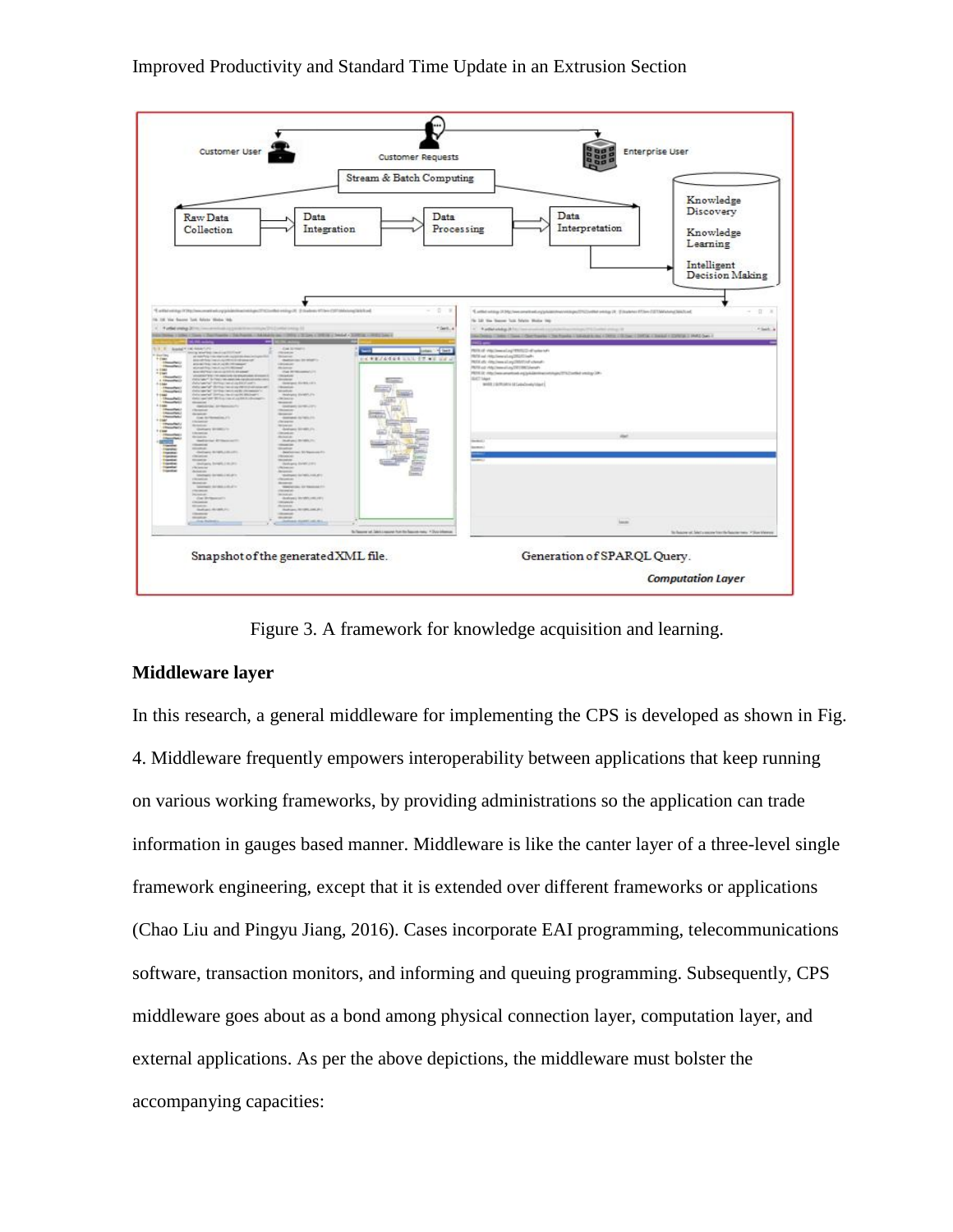**Device administration.** Diverse outside applications are probably going to utilize distinctive sensors/RFID gadgets/estimation gadgets which have distinctive brands and sorts (Didem Gürdür, et al., 2016). Besides this, these gadgets have their correspondence, protocols, and benchmarks. Accordingly, an open gadget administration module is expected to drive these various gadgets to cooperate, and eventually accomplish the objective of attachment and play.

**Interface definition.** The information interface gives a channel to CPS hub correspondences and required information/data to the calculation layer and outer applications, concealing every one of the points of interest of differing qualities.

**Information administration.** The information gathered from sensors/RFID gadgets/estimation gadgets can be creation state (e.g., temperature, humidity, and clamour), machine working condition (e.g., power, speed, and vibration), work piece state and quality information (e.g., area, size, harshness, and resilience), and so forth. The possibly vast assortment of information sorts and arrangements requires a uniform information configuration and information trade standard to oversee information in setting with processrelated data in the shop floor (Dunbing Tang, et al., 2016).



Figure 4. Development of a general middleware.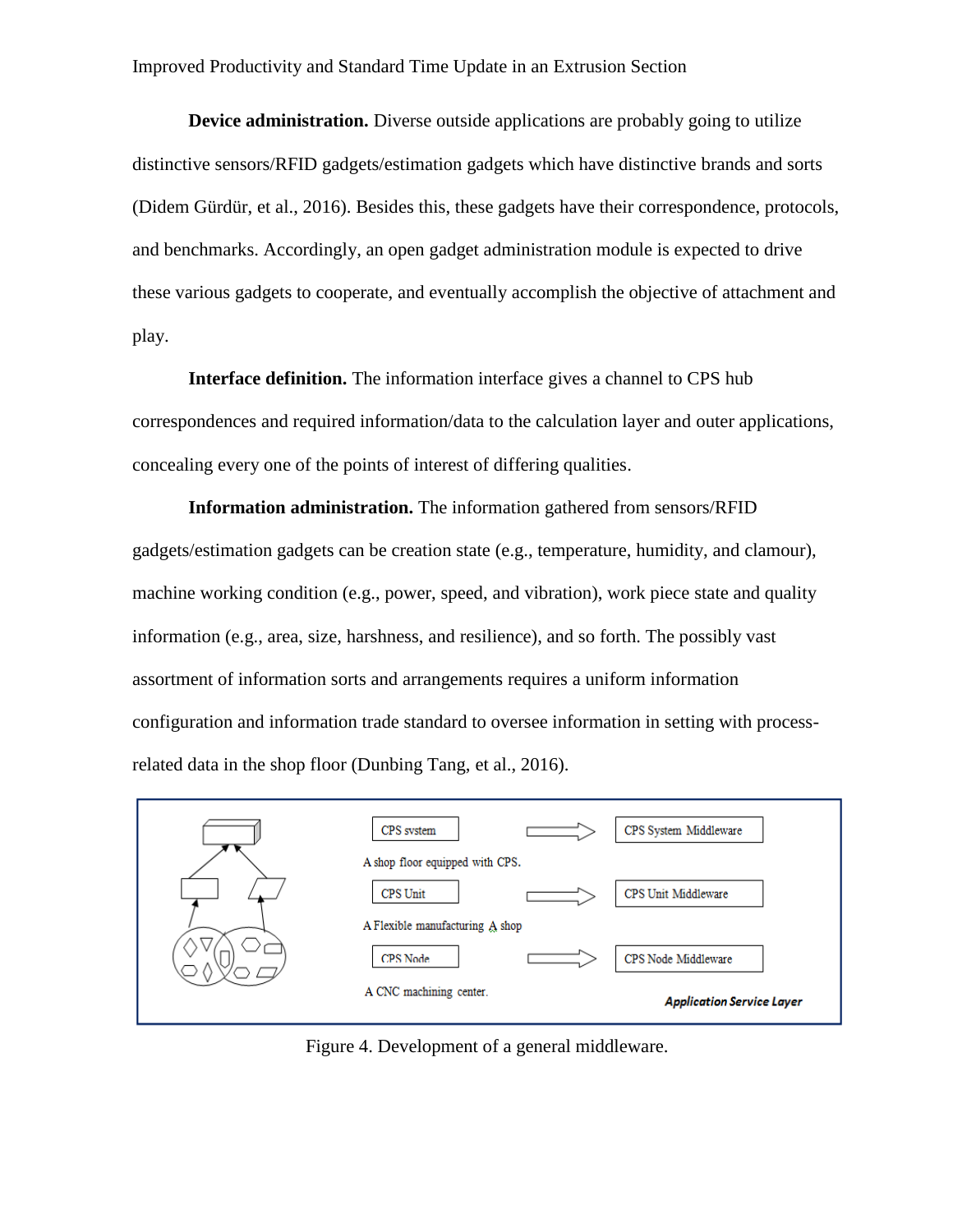# **Computation layer**

Much information, continuous on the web or historical offline, is assembled by different sensors/RFID gadgets/estimation gadgets, or acquired from Enterprise Information Systems (EIS) for example, ERP, MES, and SCM as shown in Fig.5. Particular models, calculations, and apparatuses must be utilized to separate basic examples that give better understanding over working machine conditions, work piece quality, producing forms, and so on (David Romero and François Vernadat, 2016). Considering the job shop planning, for instance, the dispatching principles are fused with the information received from online estimation, information handling, or information combination, which bodes well particularly when machines work as mind-boggling generation condition and experience an alternate crumbling rate (Seitza and Nyhuisa, 2016). In this layer, two types of enormous information registering that should be tended to be batch computing and stream figuring. Batch computing is utilized to process expansive volumes of recorded information, and stream figuring is utilized to handle the information stream got from sensors. After group registering or stream figuring, the outcomes are transmitted back to the machine site for operation/prepare control and upkeep. So this layer goes about as supervisory control to make machines or to assemble process self-versatile and self-ware (Zhang and Tao, 2017). Then again, generous learning about machine operation conduct and generation prepare has been removed by information mining while executing CPS in the shop floor. This layer assumes liability for coordinating the produced learning with people's understanding, consequently making a brought together perspective of information, data and learning to strengthen the basic leadership.

By applying an information securing and learning procedure to create handle administration, CPS will develop in much clever way, as all the more assembling undertakings are executed.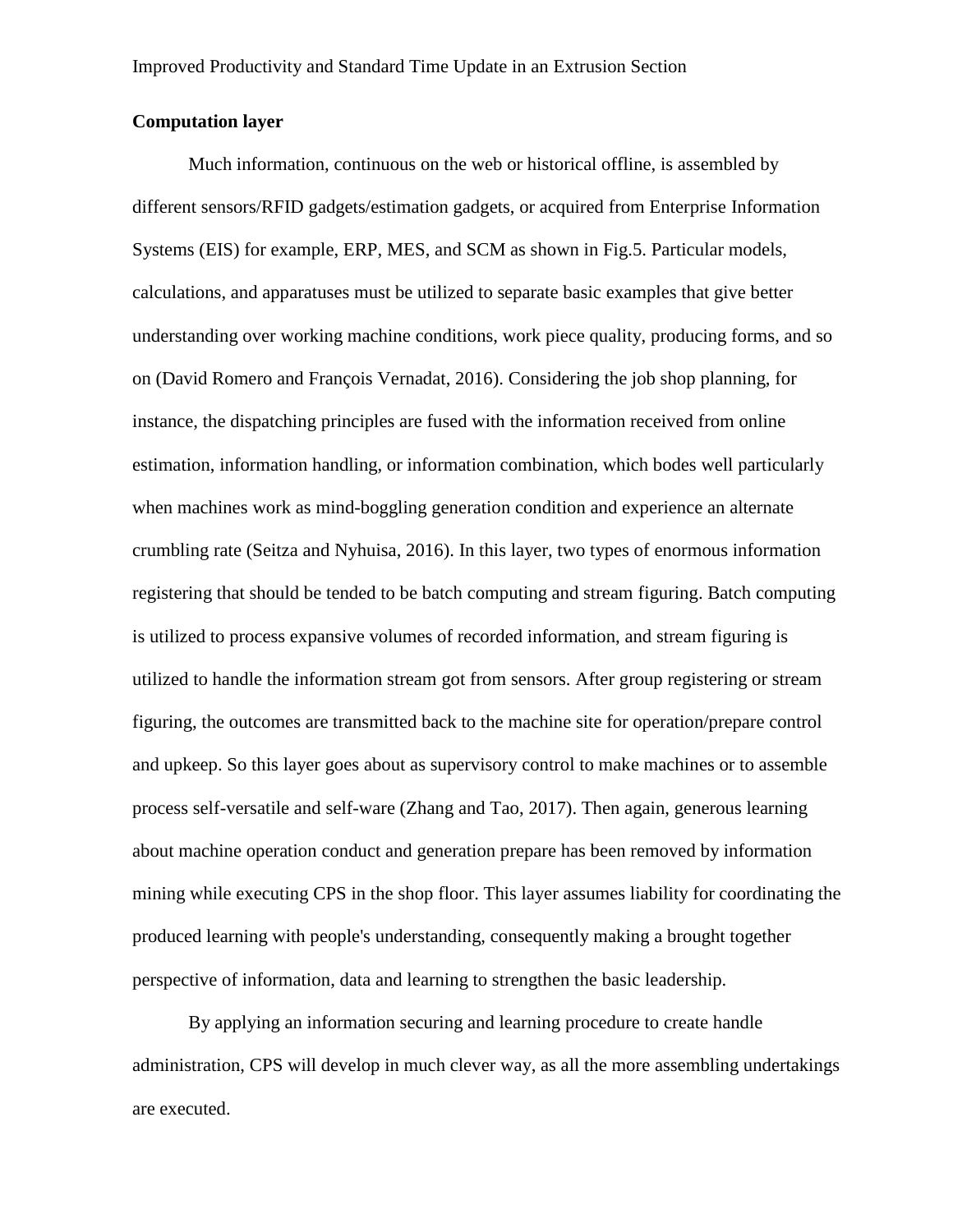

Figure 5. Services and instruments required to implement CPS to shop floor.

### **Conclusion and future research direction**

In this paper, based on the findings from the previous studies, we analyze, synthesize and generate a comprehensive SLR on the role of CPS based on collaborative manufacturing with distributed manufacturing environment. The SLR methodology turned out to be a valuable tool for a detailed analysis of the literature with the improvement including the synthesis of main findings of the literature, and to establish a foundation for future research. Moreover, a CPS based on collaborative manufacturing architecture for intelligent manufacturing is proposed. The architecture consists of three key layers: the computational layer, application service layer, and optimization layer for the setup and operation of the CPS. In the computational layer*, interconnection and interoperability among different devices* like sensors, RFID and measurement devices are established. Whereas in the application service layer the relationship among physical connection layer, computation layer, and their external applications was established. In the optimization layer, the supervisory control to make machines or to assemble process, self-versatile and self-aware can be performed.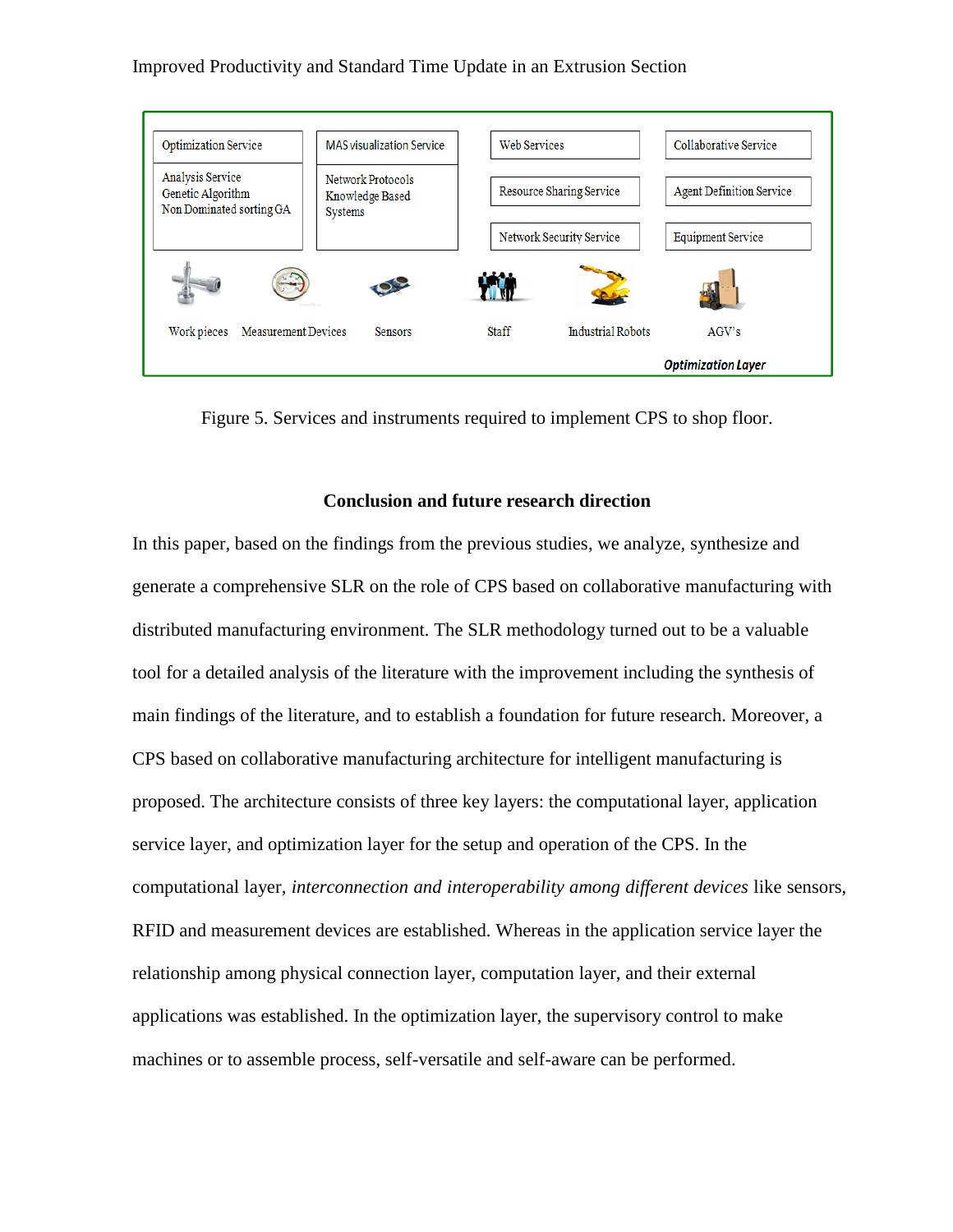In future work, one can use the proposed architecture to reduce their interoperability issues in the real time environment and will be helpful for future digitalization.

### **References**

- Chaplin.J.C, O.J. Bakker, L. de Silva, D. Sanderson, E. Kelly, B. Logan, S.M. Ratchev,(2015) IFAC-PapersOnLine, Volume 48, Issue 3, pp. 2065-2070.
- Cristiana L. Lara and Ignacio E. Grossmann,(2016),Global Optimization for a Continuous Location-Allocation Model for Centralized and Distributed Manufacturing, [Computer Aided](http://www.sciencedirect.com/science/bookseries/15707946)  [Chemical Engineering,](http://www.sciencedirect.com/science/bookseries/15707946)Volume 38, pp.1009–101421
- DeSmit.Z, Ahmad.E. Elhabashy, Lee J. Wells, Jaime A. Camelio,(2016), Cyber-physical Vulnerability Assessment in Manufacturing Systems, Procedia Manufacturing, Volume 5, pp.1060-1074
- Ding.K, Jiang.P, (2016) Incorporating Social Sensors and CPS Nodes for Personalized Production under Social Manufacturing Environment,Procedia CIRP,Volume 56, pp. 366-371.
- Gürdüra.D, Khourya.J.E, Seceleanub.T, Lednickib.L,(2016), Making interoperability visible: Data visualization of cyber-physical systems development tool chains,Journal of Industrial Information Integration,Volume 4, December 2016, pp.26–34
- Kamal. M & Irani. Z, (2014), Analyzing supply chain integration through a systematic literature review: a normative perspective, Supply Chain Management: An International Journal, pp. 523–557.
- Khodadadi.F, A.V. Dastjerdi, R. Buyya,(2016), Internet of Thing,Principles and Paradigms, pp.  $3 - 27$ .